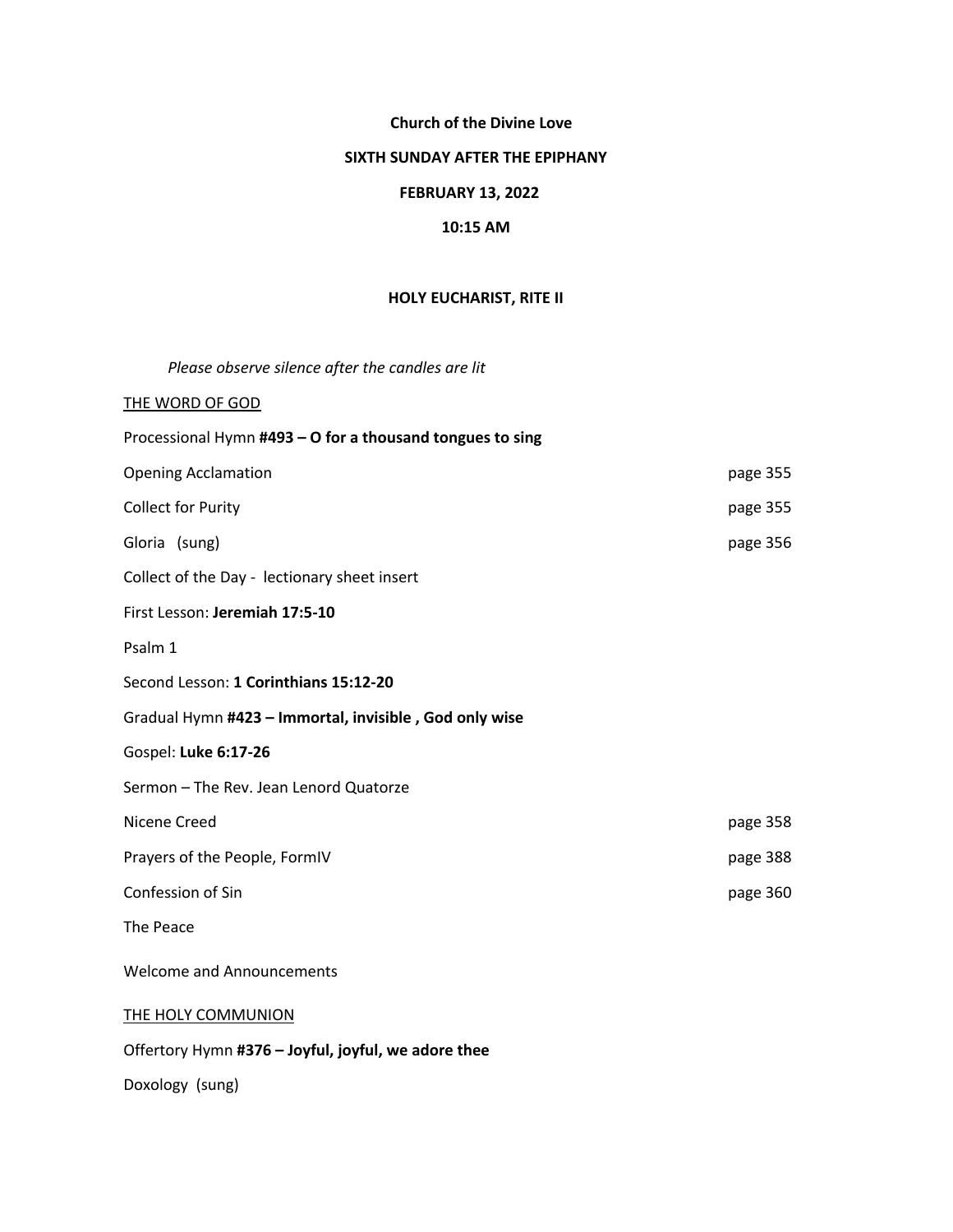The Great Thanksgiving: Eucharistic Prayer B **page 367**  Sanctus (S-130 in hymnal) page 362 The Lord's Prayer page 364 The Breaking of the Bread, Anthem & Prayer page 137 The Communion of the People Communion Hymn – **#544, vs. 1,2,5 – Jesus shall reign** Post Communion Prayer page 365 Prayer for Peace – on insert Prayer of St. Francis **page 833** Dismissal Hymn **#335 – I am the bread of life**

#### **Sermon Sunday February 13, 2022**

Jeremiah 17: 5-10; Psalm 1; 1 Corinthians 15: 12-20; Luke 6: 17-26.

#### **Sisters and brothers in Christ**,

Blessed are the poor, the hungry, and the ones who are weeping. But woe to the rich, the full, and the ones who are laughing.

Poverty over riches, hunger over fullness, and weeping over laughing. Are those the priorities you have in your life today? Is that what you want for yourself? Your spouse and children? Your grandchildren? Is that the kind of life you are living today?

Let me just start by saying I don't like those priorities. That's not what I grew up believing. That's not what I aspired to. That's not how I want to live my life. And I am pretty sure that's not the dream my parents had for me. It's sure not the dream I have for my children. And I want more than that for them.

Jesus has a way of messing with our expectations of what really matters, our beliefs about how we should live, and our aspirations for the direction of our life. More often than not he reverses the usual expectations, beliefs, and aspirations. His view of what life, meaning, power, and success look like, what we might call the Kingdom of God is mostly at odds with the world's view and sometimes our own. And if today's gospel is a hard message to hear, it's an even harder life to live. It asks us some hard questions. It asks us to look at our life in light of Jesus' blessings and woes. What do the reversals in today's gospel bring up for you? In what ways do they challenge or contradict. Where you find meaning; Your aspirations and how they are shaping your life; and how, not what, but how you want to be in the world and in relationship to others?

It would be easy to hear the blessings and woes in today's gospel as rewards and punishments or a categorization of saints and sinners, but that would be a mistake and a misunderstanding of the gospel.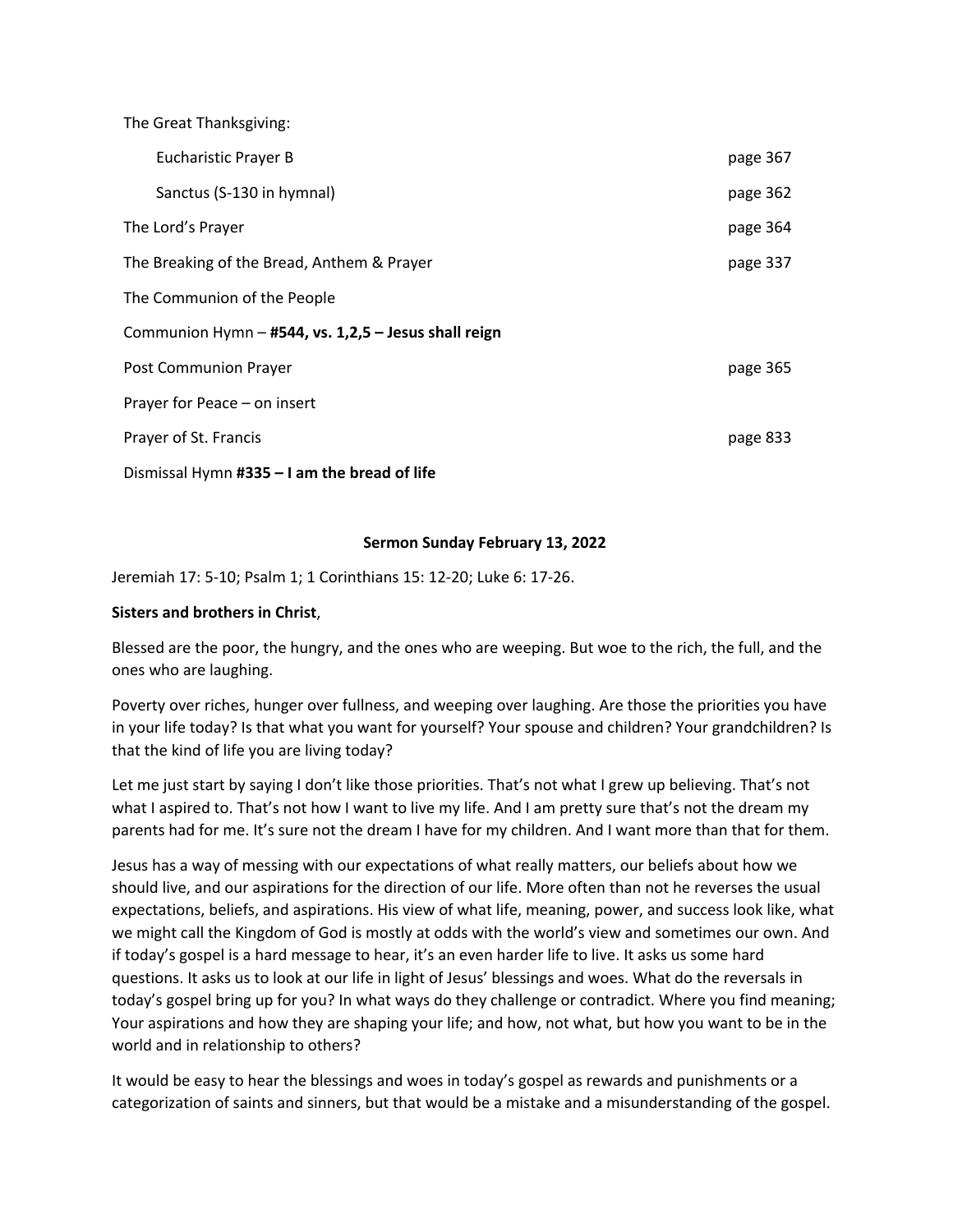There is nothing inherently virtuous or holy about poverty, hunger, or grief. God knows the world doesn't need more pain or misery. And there is nothing inherently sinful or wrong about being rich, full, or laughing. I don't think Jesus is talking about what or how much we have or don't have. It's not about a bottom-line calculation of our bank balance, the number of meals or calories we get each day, or whether we spend more time crying than laughing. Jesus is talking about a quality not a quantity.

The what of our life can too easily determine or corrupt the how of our life. Maybe the blessings and woes are descriptive of two different how's of life. One in which our hearts, hopes, and aspirations are turned toward the coming of something new, something different. We are open to the future, to one another, to the possibility of what seems impossible. And where there is a future there is life, and more life. The other way of being in the world, the other how, is closed to the future, to each other, to something new or different. We are self-enclosed and self-sufficient. We are bound to the world as it is. It has become our treasure.

You see the kingdom is not a what. It is a how. It is not a place or a time or a thing, but a way of being in this world. You and I give existence to the kingdom by the how of our being in the world. The kingdom is God's dream, hope, desire, and longing for the world. It is God's call to us. And it is up to us to respond and make it present. And sometimes we do. When Jesus blesses the poor and hungry, the sorrowful and the ridiculed, he isn't saying that we should all aspire to poverty, hunger, sorrow, or being verbally abused. He is saying that God is present with us, even when the world has abandoned us, that God loves us, even when everyone else hates us. We find blessing in seeking God, being hungry for God, and loving the people God loves. When Jesus announces woe to those who are rich, eat well, and enjoy fame and admiration from people, he isn't saying that wealth, good food, and popularity are bad things. He is saying that when we are focused on satisfying our own appetites, we have turned our attention away from God, and our self-centeredness will be our spiritual doom.

When we seek God, we feel the pain and sorrow God feels for people who are hurting. We stand up to injustice. We affirm that every human being is worthy of love in God's sight. When we are hungry for God, we want the things God wants. God wants every person on earth to know him and love him. Jesus isn't commanding you to work at becoming poor so you can receive blessing. Jesus is stating how things are and how things will be in the Kingdom of God. The things we value in this world have no value in God's economy. In God's economy, the only thing that has value is grace. God's economy levels the playing field for everyone and quite often, that is not comfortable for us. Because, whether or not we want to admit it, we often prefer the way the world elevates some and values others less. I mean, when we are on top looking down, the view is pretty sweet. The vistas are clear. Nothing stands in the way of what we want to see. Still, we have to realize that the top of a mountain can be a lonely place.

The kingdom comes locally, temporarily, intermittently, episodically in our particular circumstances through us how of being in the world. It mostly happens on the margins of power, at the edges, and rarely at the center. It is the reversal of all reversals. The kingdom comes, is actually here, is really real, whenever we love our enemies, do good to those who hate us, pray for those who abuse us, turn the other cheek to those who strike us, welcome the stranger, feed the hungry, clothe the naked, forgive our offender, give to the beggar. Every time we do to others as we would have them do to us, we give existence to the kingdom.

Have you ever thought of yourself as having the privilege and responsibility of giving existence to the kingdom? Have you ever thought that God might need you as much as you need God? Have you ever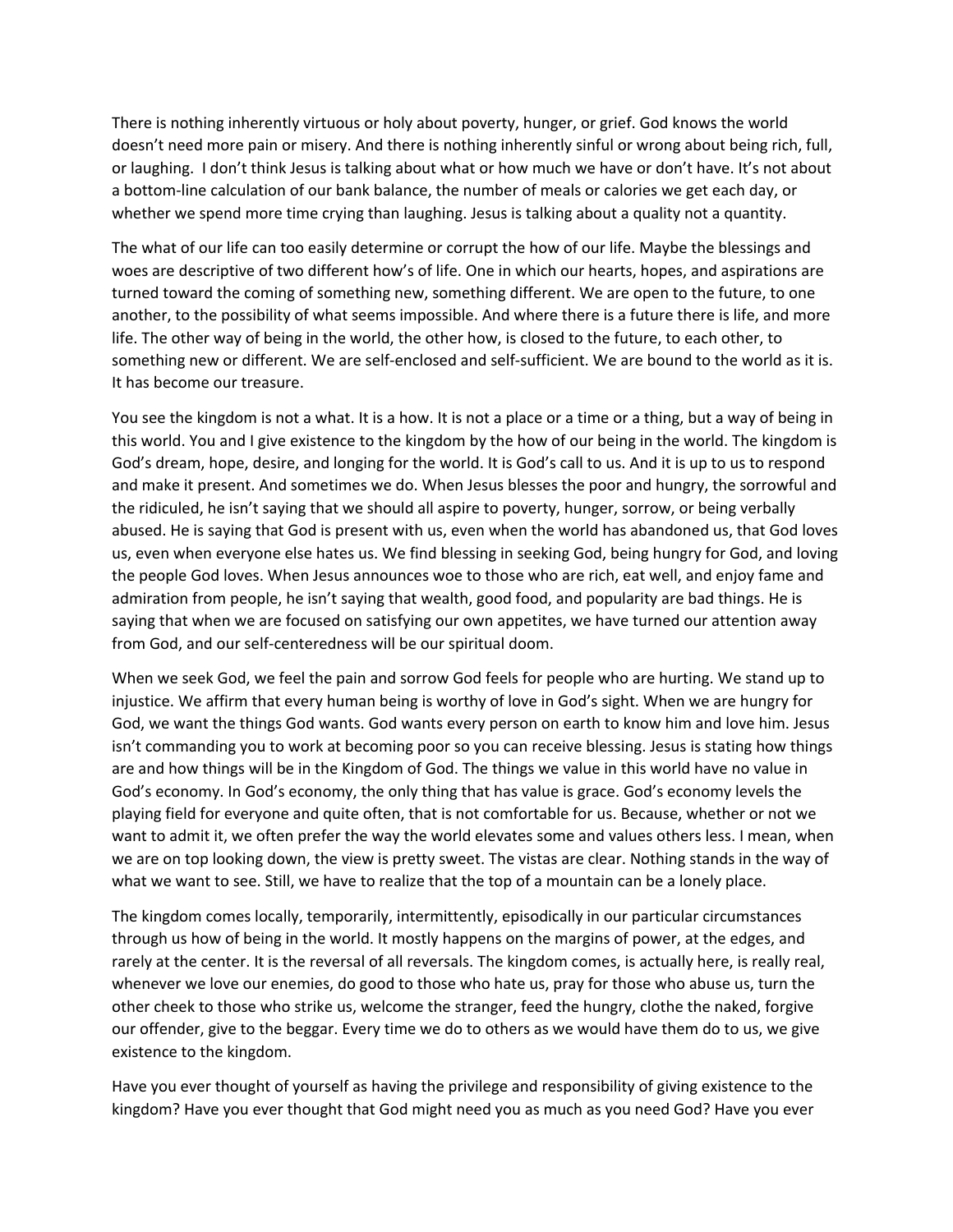thought of yourself as a saint, as one whose how of life matters and makes a difference to others and to the world? What if we were to step into the how of sainthood in our particular time and place, in the unique circumstances of our life, in our daily relationships? What would that look like in your life today? In what ways might it change or reshape the how of your life? Let us consider not just the relevance of these words. But let us truly let them resonate in our lives. May we all consider the mystery of the divine around us, within us, and outside us as we seek to attune ourselves to the unfolding of the Kingdom of God**. Amen.**

Masks are required during the service.

| SUNDAY - 6 EPIPHANY | 10:15 AM | HOLY EUCHARIST, RITE II | (also on zoom) |
|---------------------|----------|-------------------------|----------------|
|                     |          |                         |                |
| <b>MONDAY</b>       | 8:00 AM  | AA MEETING              |                |
| WEDNESDAY           | 7:00 PM  | <b>AL-ANON MEETING</b>  |                |
|                     |          |                         |                |
| <b>THURSDAY</b>     | 10AM-2PM | <b>THRIFT SHOP</b>      |                |
|                     | 8:00 PM  | AA MEETING              |                |
|                     |          |                         |                |
| SATURDAY            | 10AM-2PM | <b>THRIFT SHOP</b>      |                |
|                     |          |                         |                |
| SUNDAY - 7 EPIPHANY | 10:15 AM | HOLY EUCHARIST, RITE II | (also on zoom) |

SUPPORT THE FOOD DRIVE – DROP-OFF IN THE KITCHEN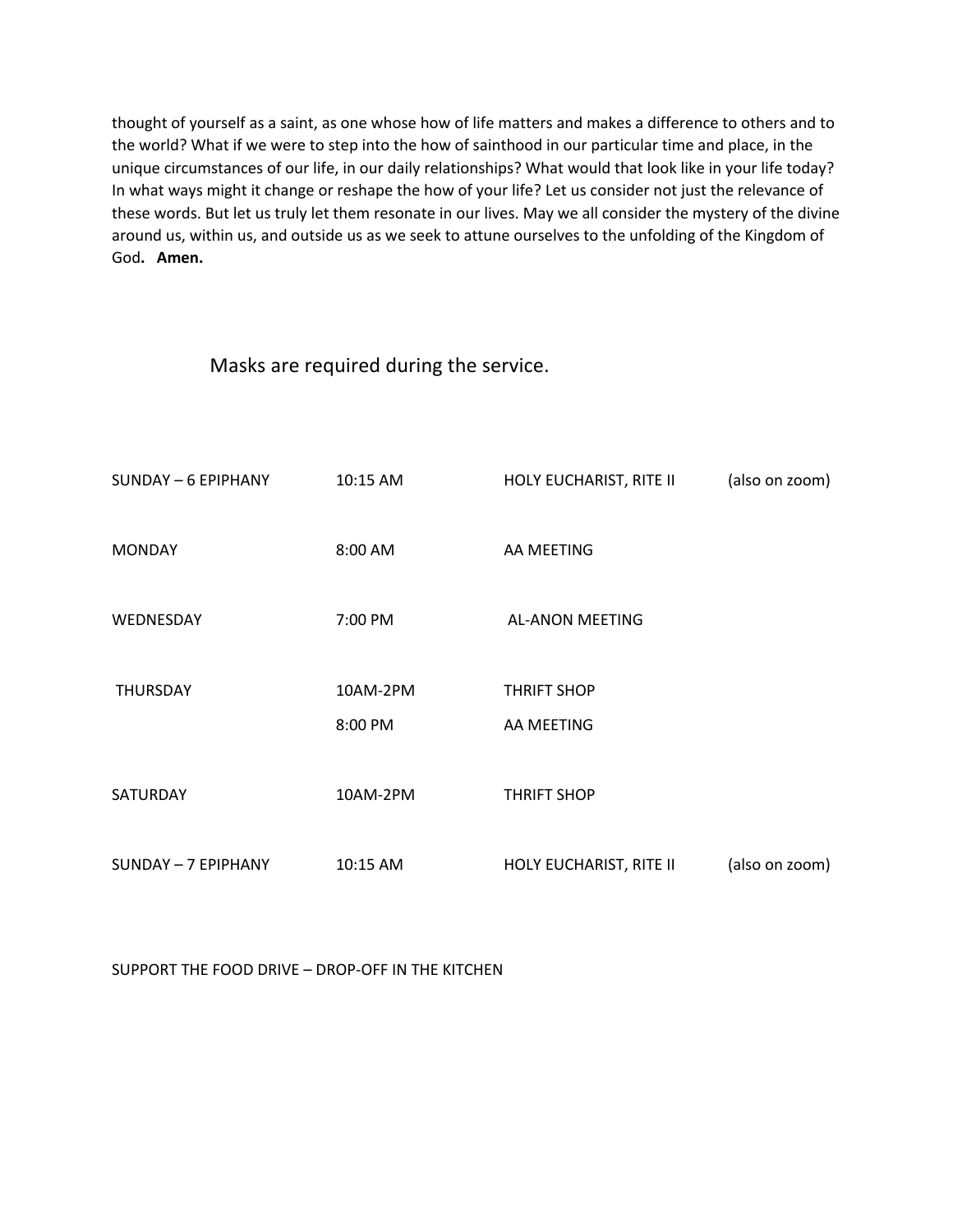# **PARISH PRAYER LIST**

Give to all who suffer the refreshing waters of your compassion and healing. Make them dwell in the safety of your care even in the midst of all that troubles them. Especially we remember before you:

| <b>Girard Bishop</b>     | <b>Harriet Capers</b>   | <b>Bob Curley</b>   |
|--------------------------|-------------------------|---------------------|
| Celeste                  | Arlene Goodenough       | Dorothy             |
| <b>Chris Dickson</b>     | Kate Jones              | Grace Schinella     |
| Michael Echevarria       | John Rocco              | <b>Robert Sweat</b> |
| Martinisi Family         | Michael & Family        | Warren              |
| Charlotte H.             | <b>Bernie Walther</b>   | Sylvia              |
| Mo (Rachael)             | <b>Bill Conklin Sr.</b> | Laura               |
| <b>Anthony Paribello</b> | Barbara Curran          | Taylor              |
| Ciara                    | Gabriel                 | Aidan               |
| Elodie                   | Del                     | Julia               |
| People of Haiti          | <b>Chrissy Neville</b>  | Tim                 |
| Theresa K.               | Amy E.                  | Jason               |
| <b>Nathan Treadwell</b>  | Christopher & Family    |                     |
|                          |                         |                     |

Victims of Natural Disasters

Help us to speak words of encouragement and offer deeds of kindness to them. Bring us with them, into the unending joy of your kingdom. Amen